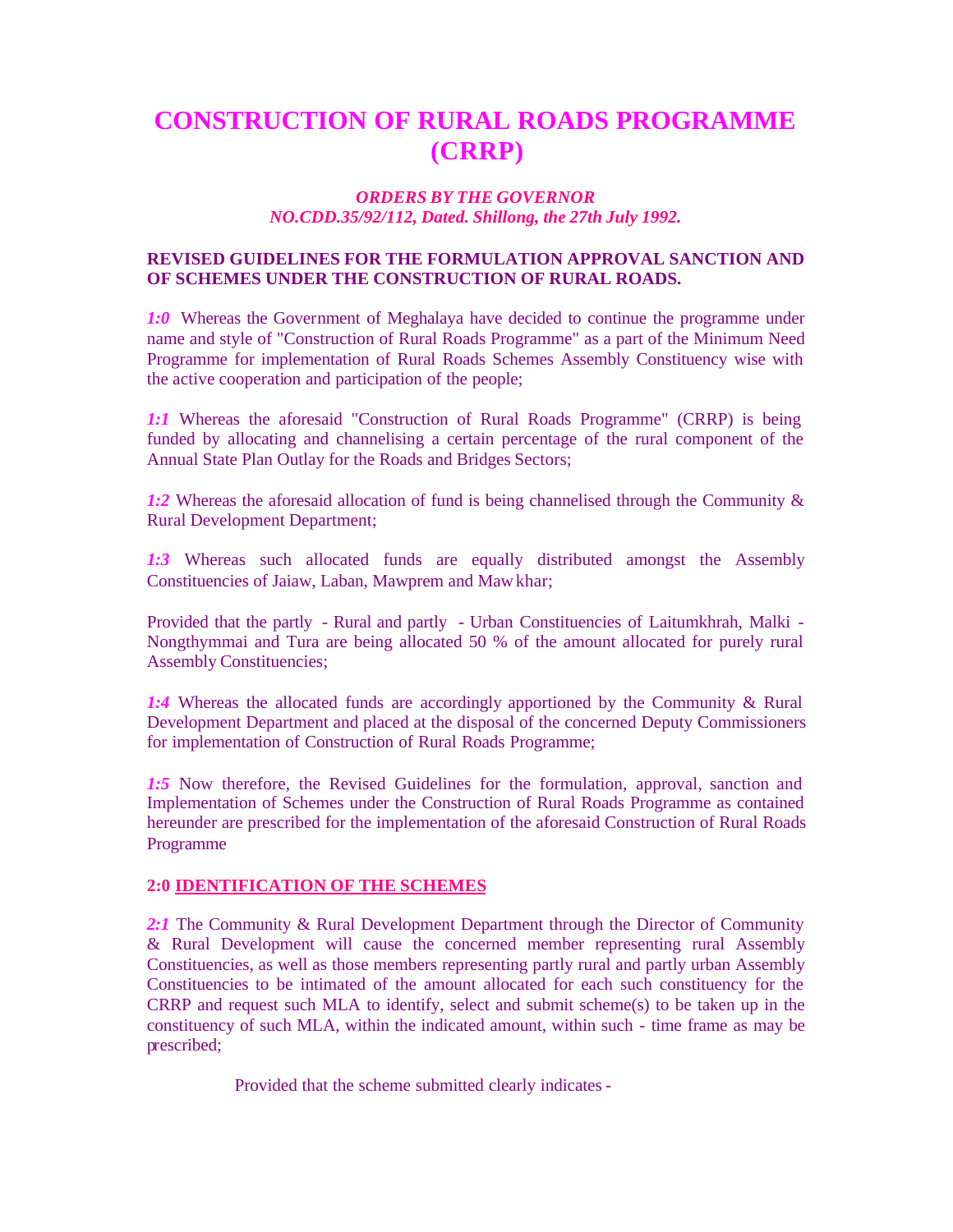- a. The materials components and costs thereof;
- b. Transportation cost, if any;
- c. labour component in term of mandays and cost thereof;

Further, provided that where an MLA fails to identify or submits schemes for the indicated amount or part thereof, within such time as may be prescribed, the Community  $\&$  Rural Development Department through the Director of Community & Rural Development shall obtain schemes for such amount for the Constituency of such MLA from the chairman, District Planning & Development Council of the concerned District, within such further time as may be prescribed;

2:2 The State Public Works (Roads) Department will provide necessary technical assistance to be extended to the MLA concerned by the Superintending Engineer/Executive Engineer or S.D.O., P.W.D. concerned for formulation of plans and estimates for CRRP schemes.

# **3:0 APPROVAL OF CRRP SCHEMES**

*3:1* The CRRP schemes received from the MLA's shall be summarised by the Director of Community & Rural Development and placed before the State Level Committee for CRRP. Such Ministerial Committee at State Level has been constituted with the Chief Minister as Chairman, the Deputy Chief Minister incharge of Planning, Ministers incharge of PWD, PHE, District Council Affairs and C & R.D. Departments as members. The Community & Rural Development Department will service the Committee.

*3:2* The functions of the State Level Committee will be for policy decision, planning, direction, approval and review of the implementation of schemes under the construction of Rural Roads Programme as may be considered necessary from time to time.

*3:3* The Director of Community & Rural Development will prepared Agenda Notes/papers etc. for the meeting and maintained all records and proceeding of the meeting when held and also notify the date(s) of the meeting(s) to all members concerned as and when the same is fixed by the Chairman of the Committee.

*3:4* The Director of Community & Rural Development shall communicate the CRRP schemes approved by the State Level Committee to the Deputy Commissioners concerned for implementation through the Block Development Officer.

# **4:0 SANCTION OF CRRP SCHEMES**

*4:1* The CRRP schemes for each Assembly Constituency shall be sanctioned by the concerned Deputy Commissioner in exercised of authority under the Delegation of Financial Power Rules, 1981 as amended upto date.

*4:2* As at present, the Deputy Commissioners have been delegated full power for sanction of CRRP schemes vide notification NO.FEG.30/76/90, dt. 14.6.91 subject to the following: -

- Subject to Budget Provision.
- Schemes should be of such nature as would serve the minimum need of the people in respect of roads or bridges.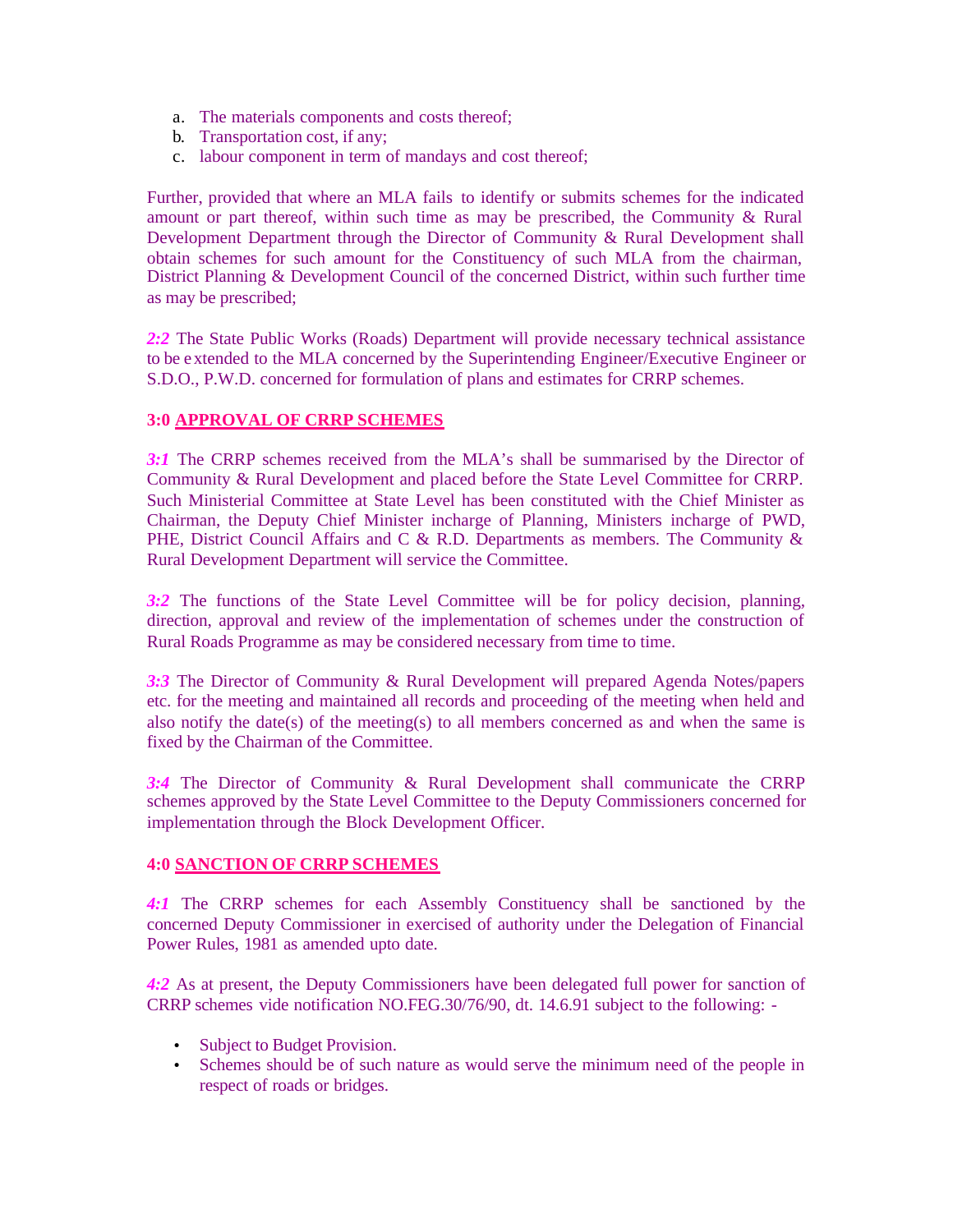- Schemes should be in accordance with the approval accorded by the Special Committee for construction of Rural Roads Schemes set up at the State Level.
- Schemes should be in compliance with the general instruction of Planning and Finance Departments.
- In case of any deviation, the matter should be referred to the  $C & R.D$ . Department, who should consult the P.W.D., Planning and Finance Department.

*4:3* Deputy Commissioners will sanction only those schemes under CRRP have been approved by the Special State Level Committee. Technical plans or estimates will be required for sanctioning of such schemes from the competent technical authority. The DC/BDO should cause the required technical plans and estimates to be drawn up by the competent technical authority/Engineer/ in consultation with the MLA concerned.

*4:4* The Secretary to the Govt. of Meghalaya, P.W.D. Department has vide his letter NO.PW/WR/122/90/174, dt.3.5.91 directed all additional Chief Engineers, Superintending Engineers, Executive Engineers, etc. to render such assistance as may be required for such purpose by the concerned Deputy Commissioner. BDOs may therefore obtain the required technical assistance with the assistance of the concerned Deputy Commissioner.

### **5:0 RELEASE OF FUND**

*5:1* While sanctioning CRRP schemes, the Deputy Commissioners shall place 50 % of the sanctioned amount for each scheme at the disposal of the concerned Blocks Development Officers within whose Block the scheme(s) are to be implemented.

*5:2* The Block Development Officer shall release such amount as the FIRST INSTALLMENT to the Beneficiary - Organisation of the sanctioned schemes for implementation, subject to the condition that "UTILISATION CERTIFICATE" should be furnished by such Organisation within a period of four months from the date of release of such first insta llments, certifying that the amount has been fully utilised for the purpose for which sanctioned.

*5:3* On received of such Utilisation Certificate, it shall be verified by the BDO or his authorised Subordinate Engineer. Where the Utilisation Certificate of the amount is found to be correct and factual, the BDO concerned shall countersigned the Utilisation Certificate and submits the same to the concerned Deputy Commissioner.

*5:4* On receipt of Utilisation Certificate duly countersigned by the BDO concerned, the Deputy Commissioner shall cause the remaining 50 % of the sanctioned amount of each scheme to be released to the concerned BDO.

*5:5* On receipt of the release of the SECOND INSTALLMENT, the BDO will release it to the beneficiary - Organisation, subject to the condition that the beneficiary - Organisation undertakes to submit a "Utilisation Certificate" for such amount within a further period of four months from the date of its release.

*5:6* On receipt of "Utilisation Certificate" for the Second Installments, the BDO shall cause the Utilisation Certificate to be verified by himself or by Subordinate Engineer. If satisfied that the Utilisation Certificate is correct and factual and that the sanctioned CRRP schemes has been implemented and completed, the BDO concerned shall certify accordingly on the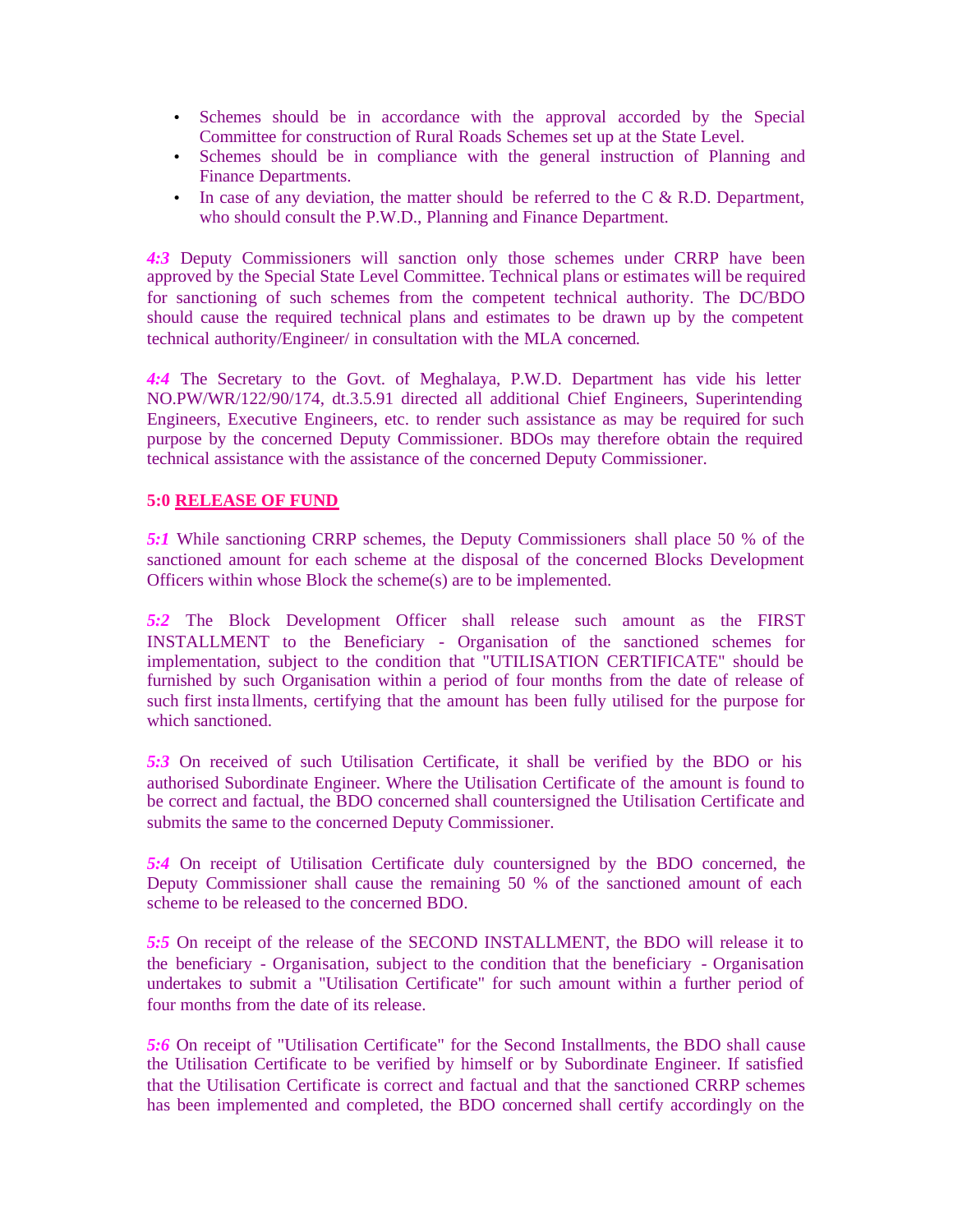body of the Utilisation Certificate and submit it to the Deputy Commissioner for record. If the BDO is not satisfied with the veracity of the UTILISATION CERTIFICATE he will direct the beneficiary - organisation to complete implementation of the sanctioned CRRP schemes, according to the terms of sanction and ensure compliance with such direction.

Provided that a beneficiary - organisation which fails to complete the work in terms of sanction will be debarred from consideration for future grants, besides other admissible penal action.

# **6:0 IMPLEMENTATION**

*6:1* The CRRP shall be directly implemented by the beneficiary - organisation. The Deputy Commissioner or the BDO or the beneficiary organisation shall engage either no contractor(s) for implementation of the CRRP schemes.

*6:2* The Deputy Commissioners shall ensure that technical guidance as may be required by the beneficiary organization for implementation of the programme is extended by the concerned engineer(s) or any other competent technical authority of his District.

### **7:0 MONITORING AND REPORTING OF PROGRESS OF IMPLEMENTATION**

*7:1* The Block Development Offices shall submit monthly 'Progress Report' in the prescribed Performa, on the progress of implementation of each CRRP scheme within the Block to the concerned Deputy Commissioner within the 5th day of the month.

*7:2* The Deputy Commissioner shall cause a 'consolidated report' of the progress of implementation of CRRP scheme in each District to be submitted to the Director of Community & Rural Development within the 7th day of the month.

*7:3* The Deputy Commissioners shall review the progress of implementation of CRRP schemes in their monthly meetings with the BDOs, as well as at the monthly District Coordination Committee meetings.

*7:4* The Director of Community & Rural Development shall review the progress of CRRP schemes at the Head quarter of each District every quarter and submit an "Evaluation Report" to the Community & Rural Development Department with copies to PWD (Roads), Planning, Finance and Programme Implementation Departments regularly.

*7:5* These orders take immediate effect, superceding to earlier instructions or guidelines issued for the implementation of the CRRP and shall remain in force until further orders.

This orders issue with the concurrence of Planning Department vide their U/O NO.35/92 dt. 18.5.92 and the concurrence of Finance Department vide their U/O No.FEA.680/92 dt. 17.6.92 P.W.D. (Roads) consulted vide their letter No.PW/WR/122/90/340, dt. 7.7.92.

> *Sd/- (H.W.T.Syiem), Special Secretary to the Govt. of Meghalaya, Community & Rural Development Department.*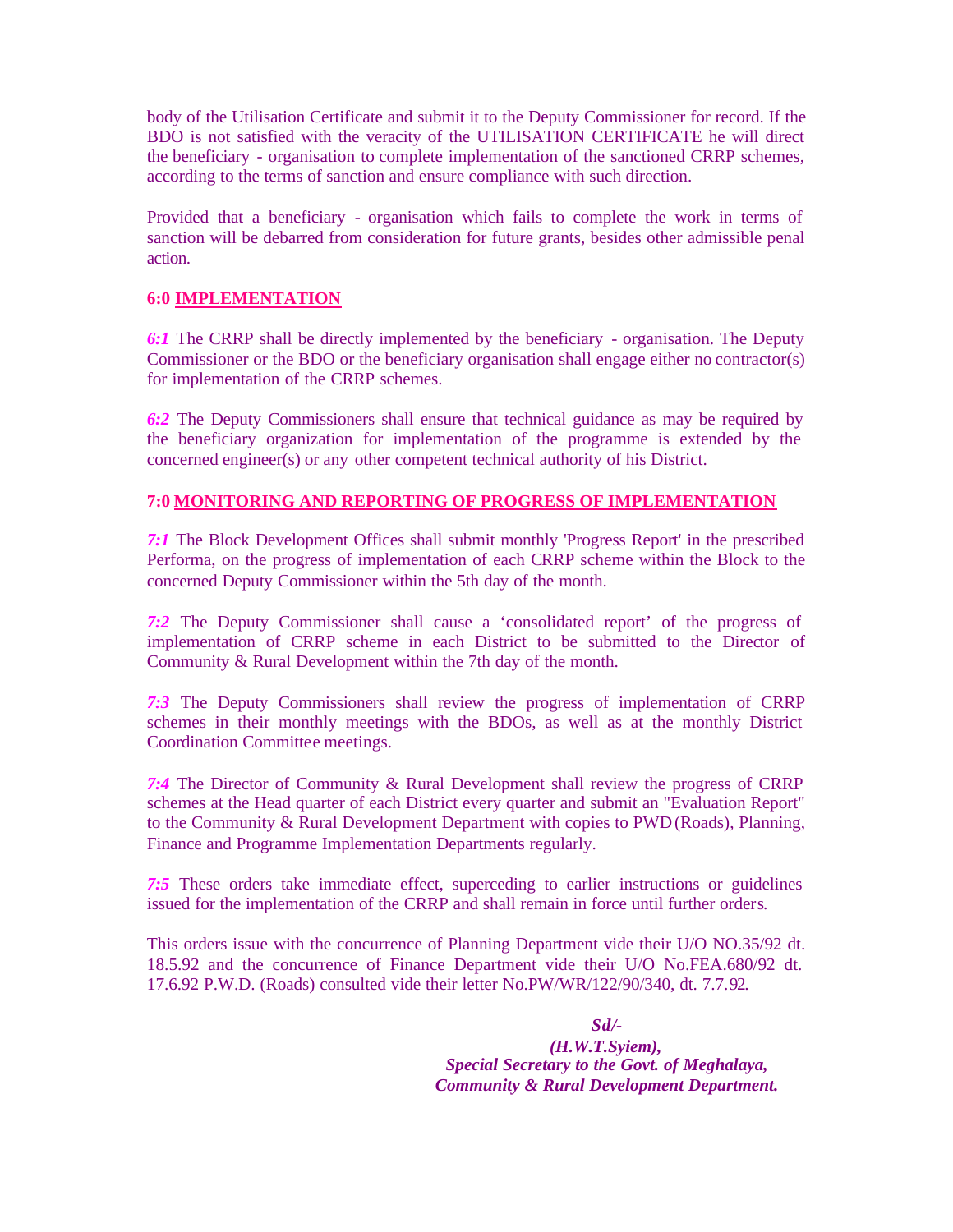## *ORDERS BY THE GOVERNOR NO.CDD.35/92/222, Dt. Shillong, the 20th October, 1994.*

# **REVISED GUIDELINES FOR THE FORMULATION, APPROVAL, SANCTION AND OF SCHEMES UNDER CONSTRUCTION OF RURAL ROADS UNDER MINIMUM NEED PROGRAMME.**

*1:0* Whereas the Government of Meghalaya have decided to continue the programme under the name and style of "Construction of Rural Roads Programme" as a part of the Minimum Need Programme for Implementation of Rural Roads Schemes Assembly Constituency-wise covering all Community & Rural Development Blocks with the active cooperation and participation of the people;

*1:1* Whereas such allocated funds are equally distributed amongst the Assembly Constituencies covering all Community & Rural Development Blocks excluding the Urban Assembly Constituencies of Jaiaw, Laban, Mawprem and Mawkhar.

Provided that the partly - Rural and Partly - Urban Constituencies of Laitumkhrah, Malki-Nongthymmai and Tura are being allocated 50 % of the amount allocated for purely rural Assembly Constituencies;

*1:2* Whereas while distributing the CRRP and SRWP funds during a year Assembly Constituency-wise, the same are being practically clubbed together with a provision that the share of MNP funds for CRRP should be utilised strictly for Rural Roads (MNP) as per accepted MNP Norms;

*1:3* Whereas the allocated funds are accordingly apportioned by the Community & Rural Development Department and placed at the disposal of the concerned Deputy Commissioners for implementation of construction of Rural Roads Programme;

*1:4* Now therefore, the Revised Guidelines for the Formulation, Approval, Sanction and Implementation of schemes under the construction of Rural Roads Programme as contained hereunder are prescribed for the implementation of the aforesaid construction of Rural Roads Programme.

#### **2:0 IDENTIFICATION/FORMULATION OF THE SCHEMES**

*2:1* The Community & Rural Development through the Director, Community & Rural Development will cause the concerned Members representing rural and partly rural Assembly Constituencies, to be intimated of the amount allocated for each such Assembly Constituency for CRRP and request such MLA to identify, select and submit scheme(s) to be taken up in the constituency of such MLA falling within the C  $\&$  R.D. Block area within such time frame as may be prescribed;

Provided that the scheme submitted clearly indicates: -

- (a) The material component and cost thereof;
- (b) Transportation cost, if any;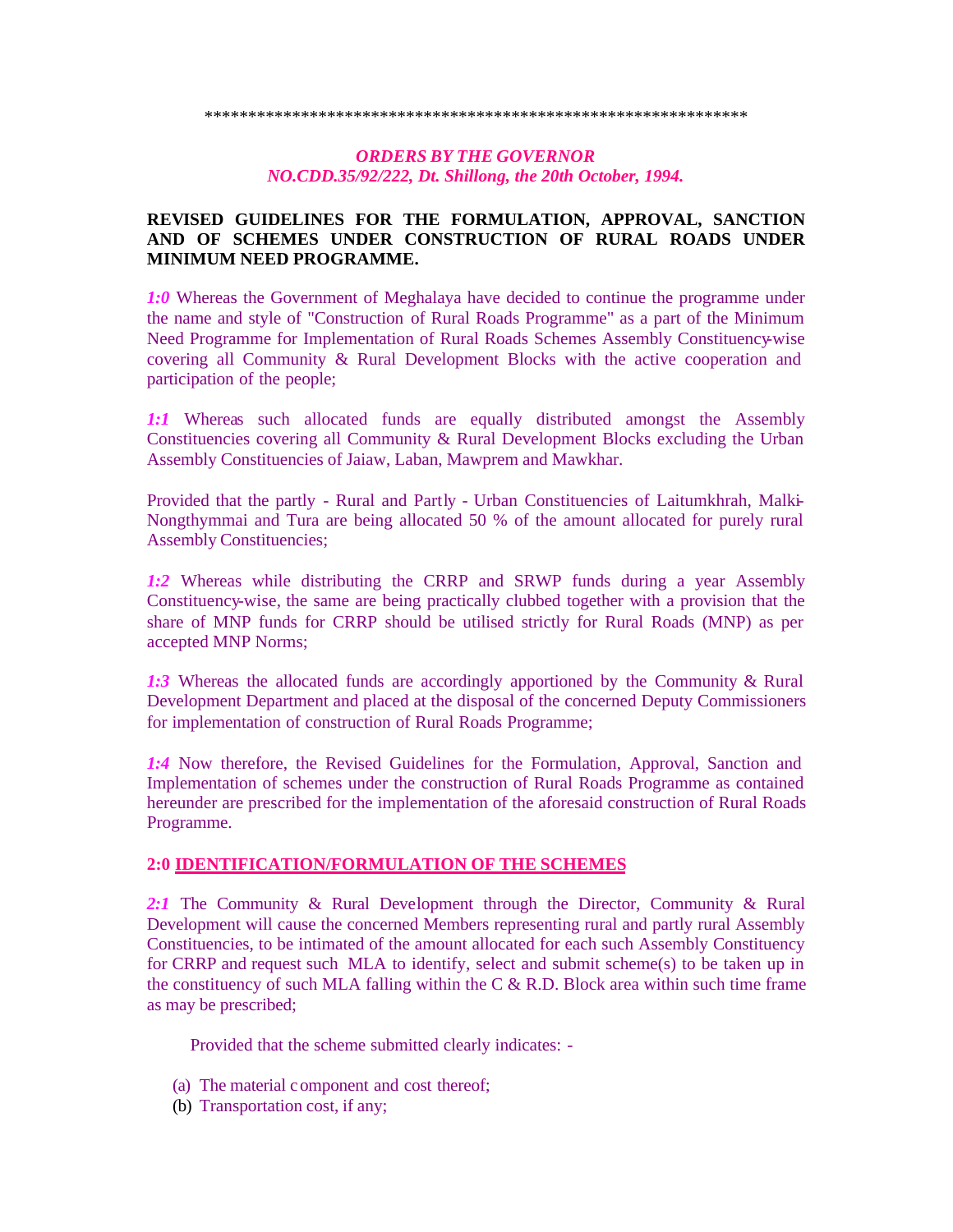(c) Labour component in terms of mandays and cost thereof;

Provided also the schemes should conform to the MNP norms for construction of Rural Roads.

Provided also that, in the identification and selection of the schemes, the MLA's will be assisted by the BDOs concerned and once the identification and selection is made it has become final.

Further, provided that where an MLA fails to identify or submit schemes for the indicated amount or part thereof, within such time as may be prescribed, the Community & Rural Development Department through the Director of Community & Rural Development shall obtain schemes for such amount for the constituency of such MLA from the Chairman, District Planning & Development Council of the concerned District, within such further time as may be prescribed.

2:2 There is no provision of land acquisition and as such no monetary compensation can be paid for land under the scheme.

2:3 As most of the villages are sparsely populated in the State a "Cluster of Villages" approach should be adopted for smooth and proper implementation of the schemes under CRRP. The villages or a cluster of villages with population of 1000 and above which do not have a link road should provided with an all weather road which serve as a feeder road linking such villages or a cluster of villages with each other as well as with the nearest market centres, district roads State or National Highways.

*2:4* Locally available road materials should be used in order to keep the construction cost within reasonable limits. The all weather roads should be graveled and provided with adequate cross-drainage in the form of minor bridges, culverts and causeways, wherever necessary.

2:5 The scheme should be of small nature so as to be able to be completed during the same year without creating any spill-over burden.

*2:6* The State Public Works (Roads) Department will provide necessary technical assistance to be extended to the MLA/DC/BDO concerned by the Superintending Engineer/Executive Engineer or S.D.O., P.W.D. Concerned for formulation of plans and estimates for CRRP schemes. The Plans & Estimates as formulated and duly signed by the concerned P.W.D. Officer shall be submitted by the BDO to the MLA concerned for approval before these are placed at the State Level Committee. The Formulation of Plans & Estimates of CRRP schemes should not have the provision or departmental charges (i.e. 7 1/2 % charges) and only 3 % contingencies (Works) may be added.

# **3:0 APPROVAL OF CRRP SCHEMES**

*3:1* The CRRP schemes received from the MLA's shall be summarised by the Director of Community & Rural Development and placed before the State Level Committee for CRRP. Such ministerial Committee at State Level has been constituted with the Chief Minister as Chairman, the Minister incharge of Planning, PWD, PHE, District Council Affairs and C &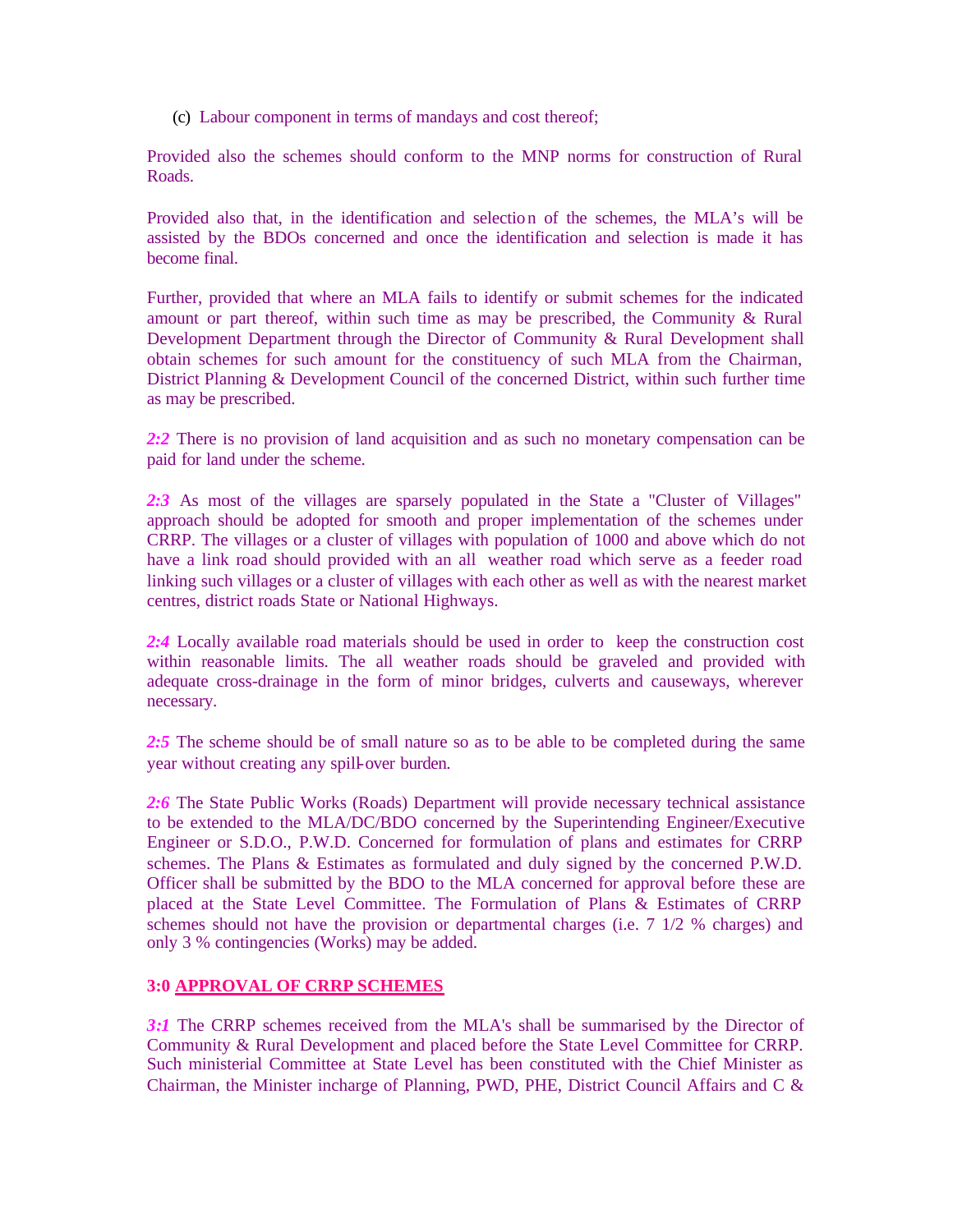R.D. Department as members. The Community & Rural Development Department will service the Committee.

*3:2* The functions of the State Level Committee will be for policy decision, planning, direction, approval and review of the implementation of schemes under Construction of Rural Roads Programme as may be considered necessary from time to time.

*3:3* The Director of Community & Rural Development, will prepared Agenda Notes/papers etc., for the meeting and maintain all records and proceeding of the meeting when held and also notify the date(s) of the meeting(s) to all members concerned as and when the same is fixed by the Chairman of the Committee.

*3:4* The Department of Community & Rural Development shall sanction CRRP schemes approved by the State Level Committee. The Director, C  $\&$  R.D. who will communicate the same to the Deputy Commissioner for implementation through the BDOs.

*3:5* Copies of sanctions should also be communic ated to the Finance, Planning and Public Works Departments. A copy of such sanctions should also be endorsed to the Chief Engineer, P.W.D. (Roads).

*3:6* The Secretary to the Govt. of Meghalaya, P.W.D. Department has vide his letter NO.PW/WR/122/90/174, dt.3.5.91 directed all Additional Chief Engineers, Superintending Engineers, Executive Engineers, etc., to render such assistance as may be required for such purpose by the concerned Deputy Commissioner. The required technical assistance may be therefore be obtained by the BDOs with the approval of the concerned Deputy Commissioner.

#### **4:0 RELEASE OF FUNDS**

*4:1* while sanctioning CRRP schemes, the Deputy Commissioner shall place 25 % of the sanctioned amount for each scheme at the disposal of the concerned Block Development Officer within whose Block the scheme(s) is/are to be implemented.

*4:2* The Block Development Officer shall release such amount as the FIRST INSTALLMENT to the Local Committee/beneficiary - Organisation of the sanctioned scheme for implementation, subject to the condition that the "Utilisation Certificate" should be furnished by such organisation within a period of four months from the date of release of such first installment, certifying that the amount has been fully utilised for the purpose for which sanctioned.

*4:3:1* The President or the Secretary or both, as the case may be, duly authorised by the concerned Local Committee/Organisation shall received the fund and and the fund so received shall be entered in the Cash Book and then deposit in the Bank to be operated jointly by the President and the Secretary or the Secretary and the treasurer authorised in their behalf by the concerned Local Committee/Organisation.

*4:3:2* The Secretary shall maintain a separate Cash Book/Subsidiary Cash Book for the amount received for the scheme and shall be responsible for proper maintenance of all Books of accounts and records such as, Plans & Estimates, Muster Rolls materials/articles so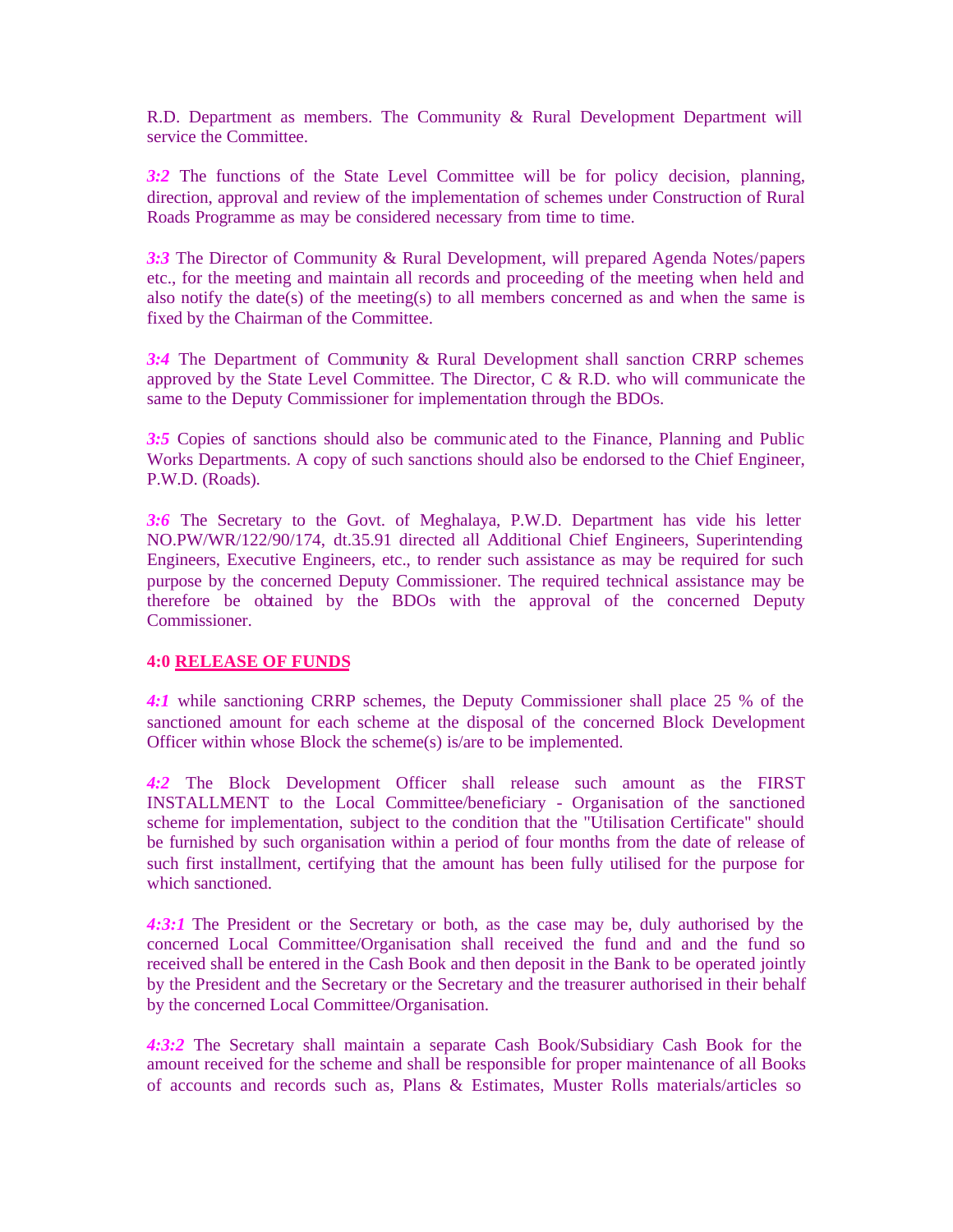received and purchased and shall ensure submission of Utilisation Certificate at regular interval.

*4:3:3* The Secretary shall produce all relevant books, records to audit Party or any authority as and when asked for.

*4:4* On the receipt of such Utilisation Certificate, the same shall be verified by the BDO or his authorised Subordinate Engineer. Where the Utilisation of the amount is found to be correct and factual, the BDO concerned shall countersigned the Utilisation Certificate and submits the same to the concerned Deputy Commissioner.

*4:5* On receipt of Utilisation Certificate duly countersigned by the BDO concerned, the Deputy Commissioner shall cause 50 % of the sanctioned amount of each scheme to be released to the concerned BDO.

*4:6* On receipt of the release of the SECOND INSTALLMENT, the BDO will release it to the Local Committee/Beneficiary Organisation, subject to the condition that the Local Committee/beneficiary - Organisation undertakes to submit a 'Utilisation Certificate' for such amount within a further period of four months from the date of its release.

*4:7* On receipt of 'Utilisation Certificate' for the second installment, the BDO shall cause the Utilisation Certificate to be verified by himself or by the Subordinate Engineer and shown to the MLA concerned. If satisfied that the Utilisation Certificate is correct and factual, the BDO concerned shall certify accordingly on the body of the Utilisation Certificate and submit it to the Deputy Commissioner and the balance amount shall be released. If the BDO is not satisfied with the veracity of the Utilisation Certificate he will direct the Local Committee/beneficiary Organisation to complete implementation of the sanctioned CRRP Schemes, according to the terms of sanction and ensure compliance with such direction.

Provided that a Local Committee/beneficiary - Organisation which fails to complete the works in terms of the sanction will be debarred from consideration for future grants, besides other admissible penal action.

# **5:0 IMPLEMENTATION OF THE SCHEMES**

*5:1* The CRRP scheme shall be directly implemented by the Local Committee/Beneficiary - Organisation. No contractor(s) shall be engaged either by the Deputy Commissioner or the BDO or the Local Committee/Beneficiary - Organisation for implementation of CRRP schemes.

*5:2* The Local Committee/Beneficiary - Organisation which will be constituted for implementing the scheme must be duly recommended by the MLA concerned.

*5:3* Utilisation Certificates in respect of funds use for implementing the schemes shall be duly certified by the MLA concerned.

# **6:0 MONITORING AND REPORTING OF PROGRESS OF IMPLEMENTATION**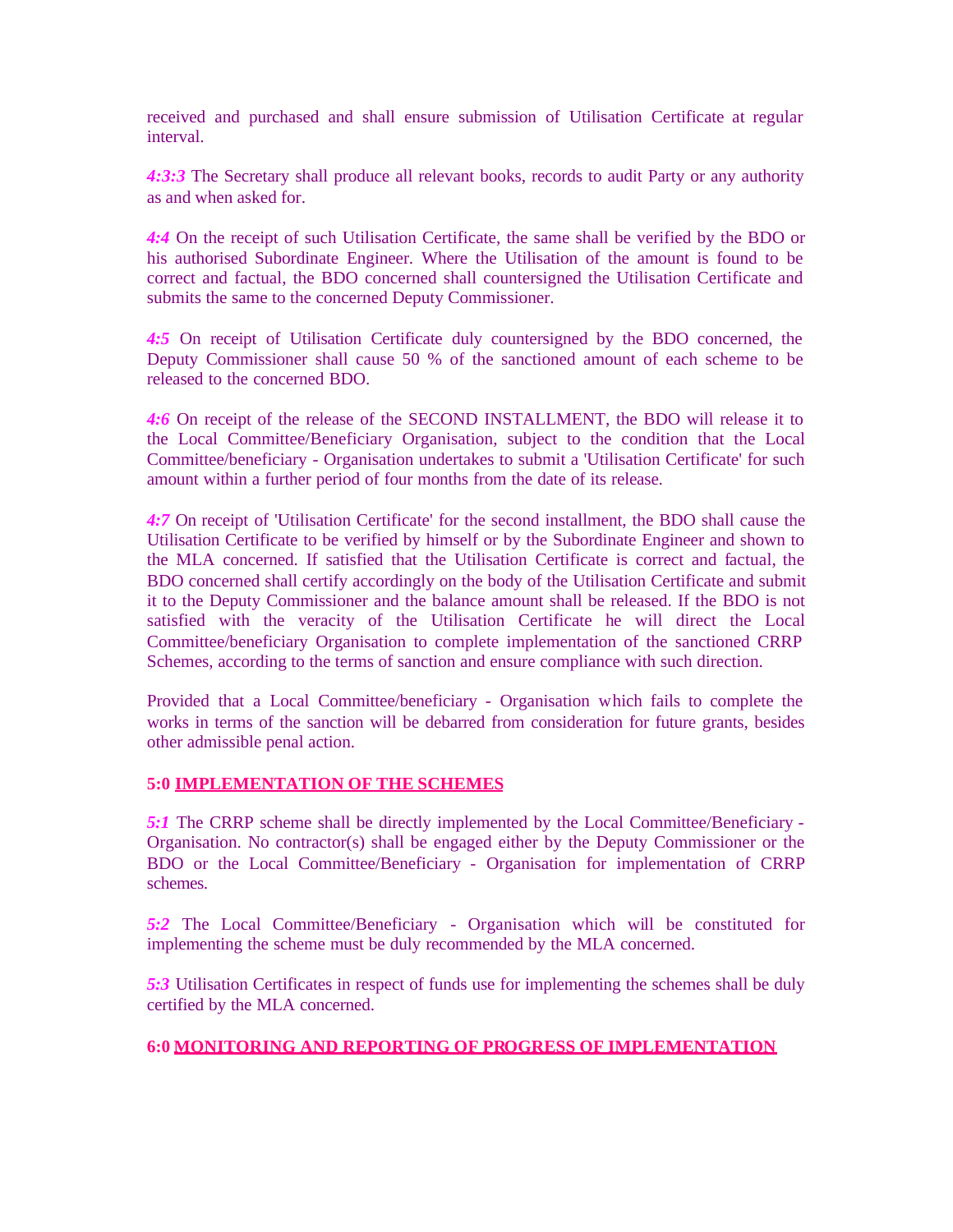*6:1* The Block Development Officer shall submit a monthly 'Progress Report' in the prescribed Performa on the progress of implementation of each CRRP schemes within the Block to the concerned Deputy Commissioner within the 5th day of the month.

*6:2* The Deputy Commissioner shall cause a 'consolidated report' of the progress of the implementation of CRRP scheme in each District to be submitted to the Director of Community & Rural Development, within the 7th day of the month.

*6:3* The Deputy Commissioners shall review the progress of implementation of CRRP scheme in their monthly meetings with the BDOs, as well as the monthly District Coordination Committee meetings.

*6:4* The Director of Community & Rural Development, shall review the progress of CRRP schemes at the Headquarter of each District every quarter and submit an Evaluation Report to the C & R.D. Department with copies to PWD (Roads), Planning, Finance and Programme Implementation Department regularly.

*6:5* The Examiner of Local Accounts shall carry out the audit of the accounts relating to the schemes. For the purpose, the concerned authorities, e.g. Local Committee/Organisation, BDO including the Director of Community & Rural Development, shall cause to be produced the Books of Accounts and other relevant records as may be required by him for the purpose of audit by his Audit Staff. The Examiner of Local Accounts shall submit his Inspection/Audit Report to the Director of Community & Rural Development, Community & Rural Development Department, Finance Department, the concerned MLA, Deputy Commissioner, BDOs and the designated Official of the Local Committee/Organisation.

*6:6* In case the Community & Rural Development Department cannot implement the scheme for one reason or others, it should be the duty and responsibility of the Director of Community & Rural Development, to inform the Planning Department through the Community & Rural Development Department of such inability in time for re-transfer of the fund to another appropriate MNP Sector.

*6:7* The Director of Community & Rural Development shall account for the progress of the programme made from year to year and such Annual Progress Report should be sent to Planning Commission through the State Planning Department immediately the financial year is over.

*6:8* These orders take immediate effect, superseding the earlier instructions or guidelines issued for the implementation of the CRRP and shall remain in force until further orders.

This orders issue with the concurrence of Planning Department vide their U.O. NO.499/94, dt. 12.9.94 and the concurrence of Finance Department vide their U.O.NO.FC.II.189/94 dt. 28.9.94.

> *Sd/- P.S. Thankhiew, Secretary to the Government of Meghalaya, Community & Rural Development Department.*

\*\*\*\*\*\*\*\*\*\*\*\*\*\*\*\*\*\*\*\*\*\*\*\*\*\*\*\*\*\*\*\*\*\*\*\*\*\*\*\*\*\*\*\*\*\*\*\*\*\*\*\*\*\*\*\*\*\*\*\*\*\*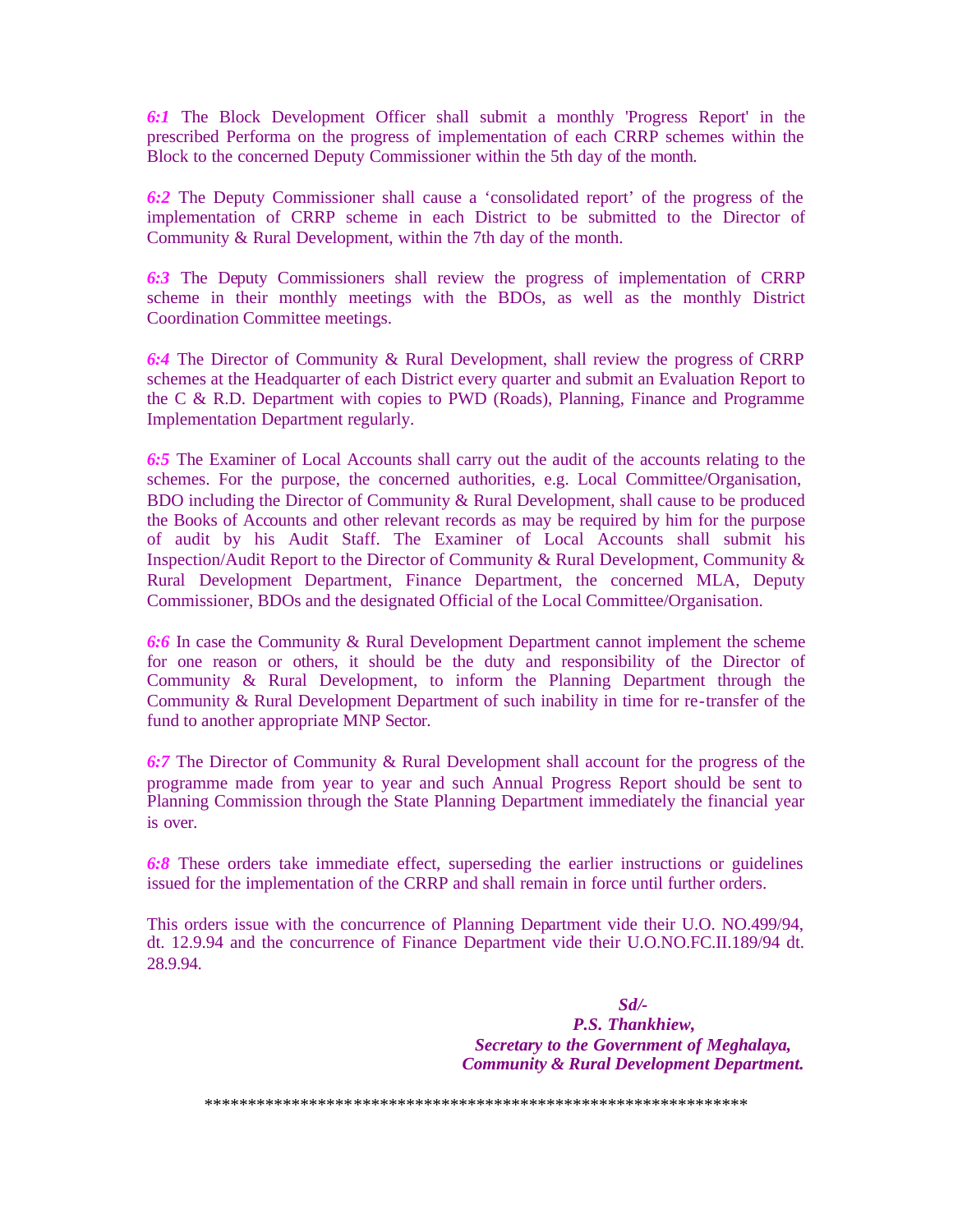## *ORDERS BY THE GOVERNOR Dated Shillong, the 17th January 1997.*

**No.CDD.198/95/27:** - The revised guidelines for the formulation, , sanction and implementation of schemes under the of Rural Roads Programme under Minimum Need Programme vide this Deptt's Office Memorandum No.CDD.35/92/222, 20.10.94 stands amended as follows :-

## *Para 1.1 should read as follows: -*

 Whereas such allocated funds are equally distributed the Assembly Constituencies covering all Community and Development Blocks excluding the completely Urban Assembly of Jaiaw, Laban, Mawprem and Mawkhar.

Provision: - To be deleted.

 These order issues with the concurrence of Planning vide I/D No.219/96, Dated 11.9.96 and the concurrence Finance Department vide their I/D No.FC.II.269/96, Dated .1.97.

> *Sd/- H. M. Cairae, Commissioner & Secretary to the Govt. of Meghalaya, Community & Rural Development Department.*

\*\*\*\*\*\*\*\*\*\*\*\*\*\*\*\*\*\*\*\*\*\*\*\*\*\*\*\*\*\*\*\*\*\*\*\*\*\*\*\*\*\*\*\*\*\*\*\*\*\*\*\*\*\*\*\*\*\*\*\*\*\*

# *ORDERS OF THE GOVERNOR NO.CDD.35/92/274, Dated Shillong, the 16th April, 1997.*

Revised Guidelines for formulation approval, sanction implementation of Schemes under Construction of Rural Roads under Minimum Needs Programme issued vide this 's Office Memorandum No.CDD.35/92/222, Dt. 20th October stands amended as follows: -

1. Insert the following as a new proviso after Para 3:2.

 Provided that the Chairman of the Committee will have full powers to modify and approve C.R.R.P. Schemes at any point of time.

2. Insert the following new Para 4:8 after the existing Para 4:7.

 Not-withstanding anything contained in the fore-going provisions, in such a scheme involving the amount of Rupees Ten Thousand or less the entire amount(s) shall be released in one installment by the Deputy Commissioners to the Block Development Officers who will in turn release the amount(s) to the beneficiary Organisation in the same manner on receiving requisitions from the MLAs concerned and the Utilisation Certificate thereof will be submitted within a period of four months from the date of receipt of the amount(s) by the beneficiary Organisations.